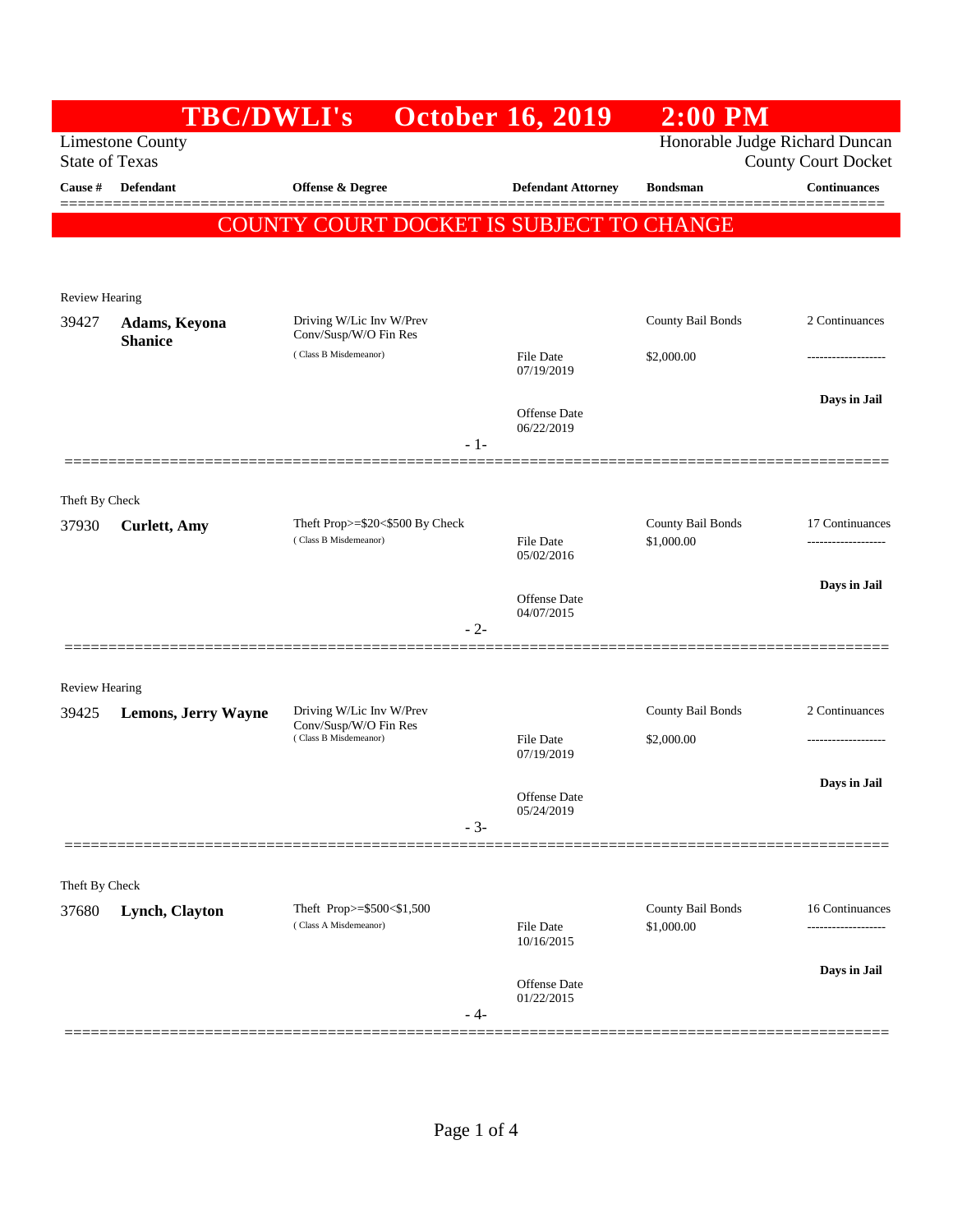|                                                                                                                  | <b>TBC/DWLI's</b>  |                                                                            | <b>October 16, 2019</b>           | $2:00$ PM                          |                                        |  |  |
|------------------------------------------------------------------------------------------------------------------|--------------------|----------------------------------------------------------------------------|-----------------------------------|------------------------------------|----------------------------------------|--|--|
| Honorable Judge Richard Duncan<br><b>Limestone County</b><br><b>State of Texas</b><br><b>County Court Docket</b> |                    |                                                                            |                                   |                                    |                                        |  |  |
| Cause #                                                                                                          | <b>Defendant</b>   | Offense & Degree                                                           | <b>Defendant Attorney</b>         | <b>Bondsman</b>                    | <b>Continuances</b>                    |  |  |
|                                                                                                                  |                    | COUNTY COURT DOCKET IS SUBJECT TO CHANGE                                   |                                   |                                    |                                        |  |  |
|                                                                                                                  |                    |                                                                            |                                   |                                    |                                        |  |  |
|                                                                                                                  |                    |                                                                            |                                   |                                    |                                        |  |  |
| Review Hearing<br>38815                                                                                          | Perez, Jose Manuel | Driving W/Lic Inv W/Prev                                                   |                                   | County Bail Bonds                  | 13 Continuances                        |  |  |
|                                                                                                                  |                    | Conv/Susp/W/O Fin Res<br>(Class B Misdemeanor)                             | <b>File Date</b>                  | \$2,000.00                         | ------------------                     |  |  |
|                                                                                                                  |                    |                                                                            | 01/30/2018                        |                                    |                                        |  |  |
|                                                                                                                  |                    |                                                                            | <b>Offense</b> Date               |                                    | Days in Jail                           |  |  |
|                                                                                                                  |                    |                                                                            | 12/27/2017<br>$-5-$               |                                    |                                        |  |  |
|                                                                                                                  |                    |                                                                            |                                   |                                    |                                        |  |  |
| Theft By Check                                                                                                   |                    |                                                                            |                                   |                                    |                                        |  |  |
| 39115                                                                                                            | Polk, Eva          | Theft Prop $>=\$100<\$750$<br>(Class B Misdemeanor)                        | File Date                         | T Chapman Bail Bonds<br>\$1,000.00 | 11 Continuances<br>------------------- |  |  |
|                                                                                                                  |                    |                                                                            | 10/17/2018                        |                                    |                                        |  |  |
|                                                                                                                  |                    |                                                                            | Offense Date                      |                                    | Days in Jail                           |  |  |
|                                                                                                                  |                    |                                                                            | 04/06/2018<br>$-6-$               |                                    |                                        |  |  |
|                                                                                                                  |                    |                                                                            |                                   |                                    |                                        |  |  |
| <b>Review Hearing</b>                                                                                            |                    |                                                                            |                                   |                                    |                                        |  |  |
| 39056                                                                                                            | Ramirez, Rene      | Driving W/Lic Inv W/Prev<br>Conv/Susp/W/O Fin Res<br>(Class B Misdemeanor) | File Date                         | Freebird Bail Bonds<br>\$2,000.00  | 9 Continuances<br>-------------------  |  |  |
|                                                                                                                  |                    |                                                                            | 08/21/2018                        |                                    |                                        |  |  |
|                                                                                                                  |                    |                                                                            | Offense Date                      |                                    | Days in Jail                           |  |  |
|                                                                                                                  |                    |                                                                            | 07/03/2018<br>$-7-$               |                                    |                                        |  |  |
|                                                                                                                  |                    |                                                                            |                                   |                                    |                                        |  |  |
| <b>Review Hearing</b>                                                                                            |                    |                                                                            |                                   |                                    |                                        |  |  |
| 39092                                                                                                            | Ross, Danita Ann   | Driving W/Lic Inv W/Prev<br>Conv/Susp/W/O Fin Res<br>(Class B Misdemeanor) |                                   | Personal Bond                      | 5 Continuances                         |  |  |
|                                                                                                                  |                    |                                                                            | <b>File Date</b><br>09/17/2018    | \$2,000.00                         |                                        |  |  |
|                                                                                                                  |                    |                                                                            |                                   |                                    | Days in Jail                           |  |  |
|                                                                                                                  |                    |                                                                            | <b>Offense</b> Date<br>06/20/2018 |                                    |                                        |  |  |
|                                                                                                                  |                    |                                                                            | $-8-$                             |                                    |                                        |  |  |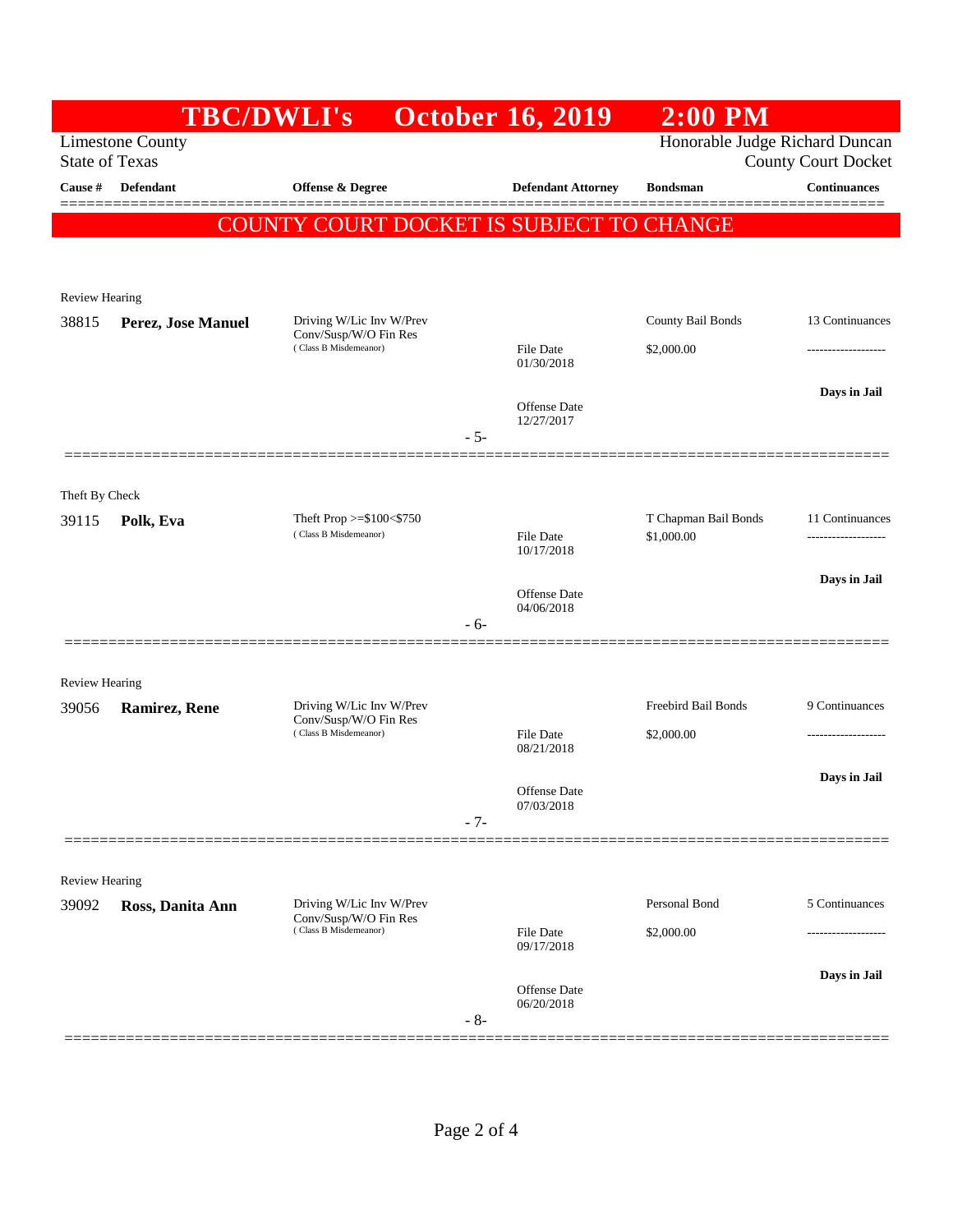|                                                  | <b>TBC/DWLI's</b>                  |                                                                            | <b>October 16, 2019</b>           | $2:00$ PM             |                                                              |
|--------------------------------------------------|------------------------------------|----------------------------------------------------------------------------|-----------------------------------|-----------------------|--------------------------------------------------------------|
| <b>Limestone County</b><br><b>State of Texas</b> |                                    |                                                                            |                                   |                       | Honorable Judge Richard Duncan<br><b>County Court Docket</b> |
| Cause #                                          | <b>Defendant</b>                   | Offense & Degree                                                           | <b>Defendant Attorney</b>         | <b>Bondsman</b>       | <b>Continuances</b>                                          |
|                                                  |                                    | COUNTY COURT DOCKET IS SUBJECT TO CHANGE                                   |                                   |                       | ——————                                                       |
|                                                  |                                    |                                                                            |                                   |                       |                                                              |
| <b>Status Hearing</b><br>39263                   | Ross, Danita Ann                   | Bail Jumping And Fail To Appear                                            |                                   | Freebird Bail Bonds   | 5 Continuances                                               |
|                                                  |                                    | (Class A Misdemeanor)                                                      | <b>File Date</b><br>02/25/2019    | \$3,500.00            | -------------------                                          |
|                                                  |                                    |                                                                            | <b>Offense Date</b>               |                       | Days in Jail                                                 |
|                                                  |                                    | $-9-$                                                                      | 02/20/2019                        |                       |                                                              |
| <b>Status Hearing</b>                            |                                    |                                                                            |                                   |                       |                                                              |
| 39458                                            | Samaniego, Crystal                 | Driving W/Lic Inv W/Prev                                                   |                                   | Freebird Bail Bonds   | 1 Continuances                                               |
|                                                  | Lee                                | Conv/Susp/W/O Fin Res<br>(Class B Misdemeanor)                             | <b>File Date</b><br>08/22/2019    | \$2,000.00            | ---------------                                              |
|                                                  |                                    |                                                                            |                                   |                       | Days in Jail                                                 |
|                                                  |                                    | $-10-$                                                                     | <b>Offense Date</b><br>07/16/2019 |                       |                                                              |
|                                                  |                                    |                                                                            |                                   |                       |                                                              |
| <b>Review Hearing</b>                            |                                    |                                                                            |                                   |                       |                                                              |
| 38881                                            | <b>Thompkin, Charles</b><br>Edward | Driving W/Lic Inv W/Prev<br>Conv/Susp/W/O Fin Res<br>(Class B Misdemeanor) |                                   | County Bail Bonds     | 10 Continuances                                              |
|                                                  |                                    |                                                                            | <b>File Date</b><br>04/10/2018    | \$1,000.00            | ---------------                                              |
|                                                  |                                    |                                                                            | Offense Date                      |                       | Days in Jail                                                 |
|                                                  |                                    | $-11-$                                                                     | 01/31/2018                        |                       |                                                              |
|                                                  |                                    |                                                                            |                                   |                       |                                                              |
| <b>Review Hearing</b><br>39250                   | <b>Walden, Crystal Renee</b>       | Driving W/Lic Inv W/Prev                                                   |                                   | Vaughn, Ray Allegheny | 1 Continuances                                               |
|                                                  |                                    | Conv/Susp/W/O Fin Res<br>(Class B Misdemeanor)                             | <b>File Date</b><br>02/13/2019    | \$2,000.00            |                                                              |
|                                                  |                                    |                                                                            |                                   |                       | Days in Jail                                                 |
|                                                  |                                    | $-12-$                                                                     | <b>Offense</b> Date<br>12/05/2018 |                       |                                                              |